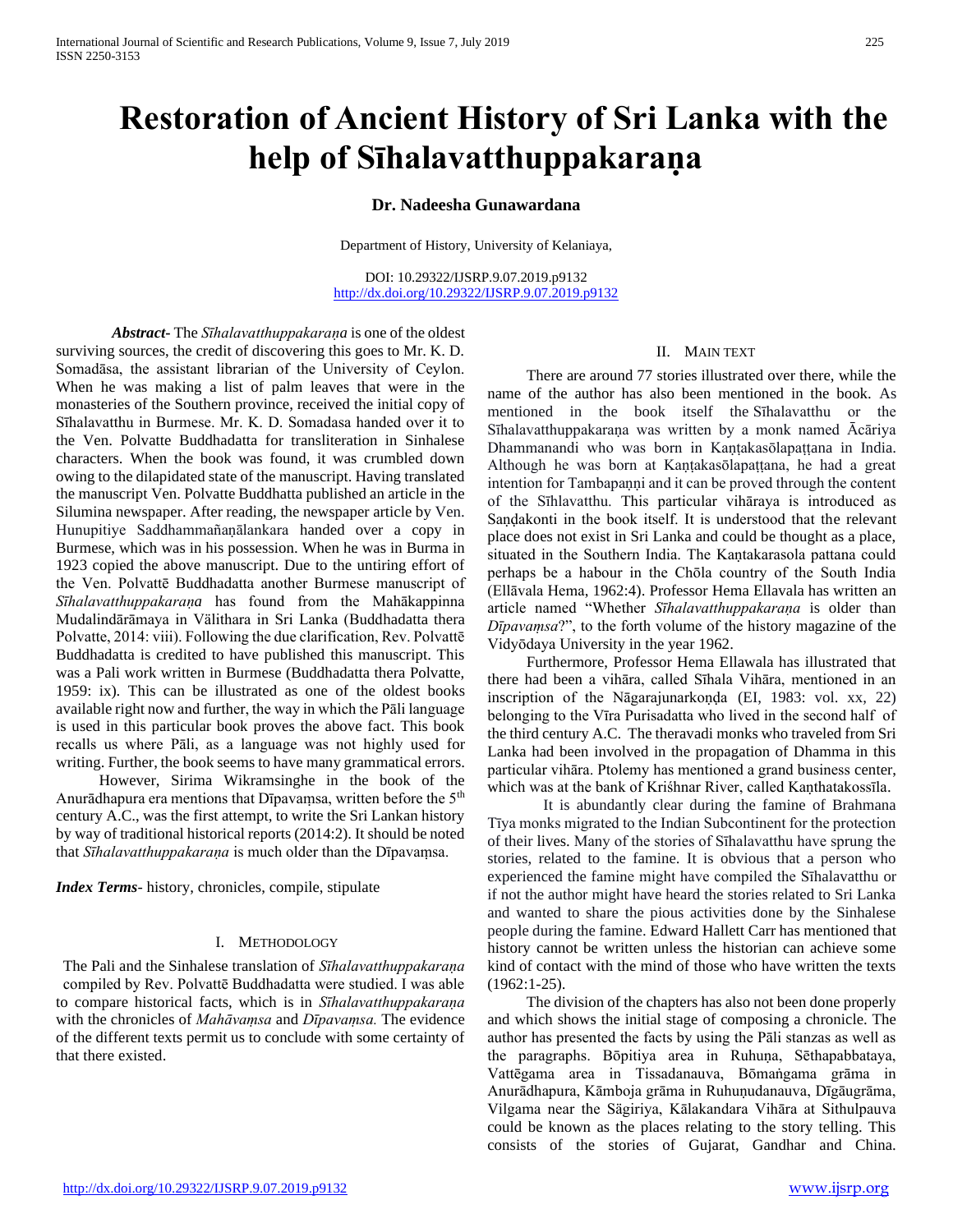Accordingly, it could be admitted that the bhikkūs of Sri Lanka have had religious relationships with those places in the past. The expectation of the writer was, not to present the facts on the Sri Lankan history, but to direct the listener to familiarize with the Buddhism. The book has been able to present a great deal of historical facts. The stanza mentioning below, Sāliya Kumāra Vatthu highlights the expectation of the writer.

dasavidhakusalēsu appamatthō – bahuvidhadānapathe smaṅgibhūtō

sugathigathapathṅ vasōdhayithvā - sakabhavanaṅ viya yatha dēvalokaṅ (*Sīhalavatthuppakaraṇa,* 1958: 23-27).

It has been mentioned that certain stories should be explained as the story that of the Chulli Upāsaka story, and this fact could demonstrate the fact that, listener is attracted deep in to the story while it is being explained.

King Saddhātissa (137-119 B.C.E) is the main character of this book as per Mahāvaṃsa, king Dutugämuṇu (161-137 B.C.E) who fought and defeated king Elāra at an intense battel is highlighted as superior who is much greater than that of king Saddhātissa. Mahāvaṃsa devotes 11 of its chapters on king Dutugämuṇu. This particular consideration given by the author of Mahāvaṃsa about king Dutugämuṇu could perhaps be attributed to the strong foundation laid by Dutugämuṇu in establishing a social structure which transformed into the cultural and political aspects of the island which was well-established and stable (Wāvage Sumanasiri,2005:1-2). The contrary to the fact, main character of this book is about the king Saddātissa and also the war, fought by Dutugämuṇu against Elāra which is not highlighted in this book. As per the story of king Kāvantissa, it is understood that Vihāramahādēvi and king Kāvantissa had been brought up together since childhood (*Sīhalavatthuppakaraṇa*,1958:144). The above facts show that they have not met accidently but had been known to each other since their childhood. In a story called Death of King Dutugämuṇu, it was mentioned that having fought with prince Tissa, the king Dutugämuṇu had been defeated several times by his brother Tissa. The way in which the minister of king Saddātissa and a daughter Sumanā had been engaged in meritorious activities, which have also been mentioned in this book.

 *Sīhalavatthuppakaraṇa* is the oldest available book, which gives the love story of Sāliya and Aśōkamāla. In the story of prince Sāliya as narrated in the *Sīhalavatthuppakaraṇa* also mentions the story relating to the previous births of Sāliya and Aśōkamāla. As per this story, prince Sāliya was a clever blacksmith. A man who is involved in framing came to see the blacksmith with älvī, pork, tender leaves of Vēväl in order to get the farming tools. The blacksmith who received those items made a wish to have thousands of gifts either in a form of a life of a god or human being by offering alms, prepared by himself. The alms was offered to four bhikkūs who had arrived from the Puvangu Island. Due to this meritorious activities he was blessed with to have a birth by the Dēvi or consort of king Dutugämunu. A lot of treasure was followed by after the concealment of the prince. *Sīhalavatthuppakaraṇa* mentions that prince was named Sāliya due to the fact that treasure had been over flowing for 12 long years while the country had been self-sufficient in rice during that period (1958: 23-27).

 According to the *Sīhalavatthuppakaraṇa* a poor old woman delivered a baby daughter in a city of Baranasa during the time of

the Kaśhayapa Buddha. This old woman was used to offer alms two monks and one day those monks had arrived to receive the alms relatively earlier than the usual time. They preached Dhamma until the alms were ready. Having finished preparation of alms, the old woman advised her daughter to accord the two bhikkus who were still preaching. Since the sermon got interrupted, the young lady patiently waited whilst, listening to the Dhamma. The old woman who was not convinced of the actual situation there said, "Thee the stubborn girl where had you been all this time?" and at this juncture the daughter having lost her temper retold her mother "Thee the sädol woman I had been listening to the Dhamma" owing to this insult and the demerit which she got owing to her harsh words, made against the poor mother she was born to a lower cast family in her next birth. She was named Aśōkamālinī since her mouth got radiant fragrance emanating from the flowers called Aśōka.

 She was barely 12 years when she first met prince Sāliya on her way to Anurādhapura. She was frightened to have seen the prince and got covered herself by leaning to a nearby wall. Having noticed this, prince Sāliya had questioned as to who had been drawn such a beautiful picture on the wall. The servants had told him that it was not a true picture drawn, but a girl belonging to a sädol cast. The prince had asked his assistants, to be brought her to the harem and later declared that she could be his consort.

 The King Dutugämuṇu having heard that prince Sāliya got married to a girl from the Sädol cast expelled prince Sāliya from the city. *Sīhalavatthuppakaraṇa* mentioned that having seen Aśōkamālā who fetched water in golden basket wash the feet of the king who was got mesmerized from her presence. The king had told, "if she were not your wife, I would have taken her as my wife. Once you are in love, you disregard the cast, the creed and the clan". According to this book, it shows that king Dutugämuṇu himself was not truly against the marriage of prince Sāliya to śōkamālā. In the *Mahāvaṃsa* 3<sup>rd</sup> stanza in 33 chapter gives some kind of narration of the prince Sāliya. It further mentions that he was even willing to abdicate the throne because, of the strong and the unblemished love he had with a young sädol damsel namely Aśōkamālā who lived in the sädol village established by king Paṇḍukābhaya (1967,33:1-3).

 The *Vansatthappakāsini* which is considered as a commetary of the Mahāvaṃsa mentions that prince Sāliya was an extremely handsome young man, bestowed with a great deal of merits and having abdicated the throne and lived in the Sädol village established by king Paṇḍukābhaya whilst been seriously committed to Aśōkamālā. It further says that both of them were philanthropists in their previous lives. There was a blacksmith by the name of Tissa in the great village of Muṇḍagaṅga. His wife was known as Nāgā. Once a wild boar was given to him by a son of Väddā in order to compensate the work he has done in the paddy field. This blacksmith having prepared a curry from that meat he wished that a pious arahat would arrived at his doorstep in the future. On the following day Dhammadinna thēra who lives in the *Thilaṅgapabbata Vihāra* of the *Puvangu island, Gōdiyamahātissa* thēra, *Mahānāga* thēra of *Samudra Vihāra, Mahānāga* thēra of the *Kālavallikamaṇḍapa*, *Mahāsaṅgarakkitha* thēra of *Chōrakaṇḍakavihara*, *Dhammagutta* thēra of *Patavivālaka*, *Mahānaga* thēra of the *Bhāthiyavaṅka*, Malaya *Mahādēva* thēra of the *Kōtapabbata* attended to the alms giving. The said person who gave alms died while recalling on the same action, which was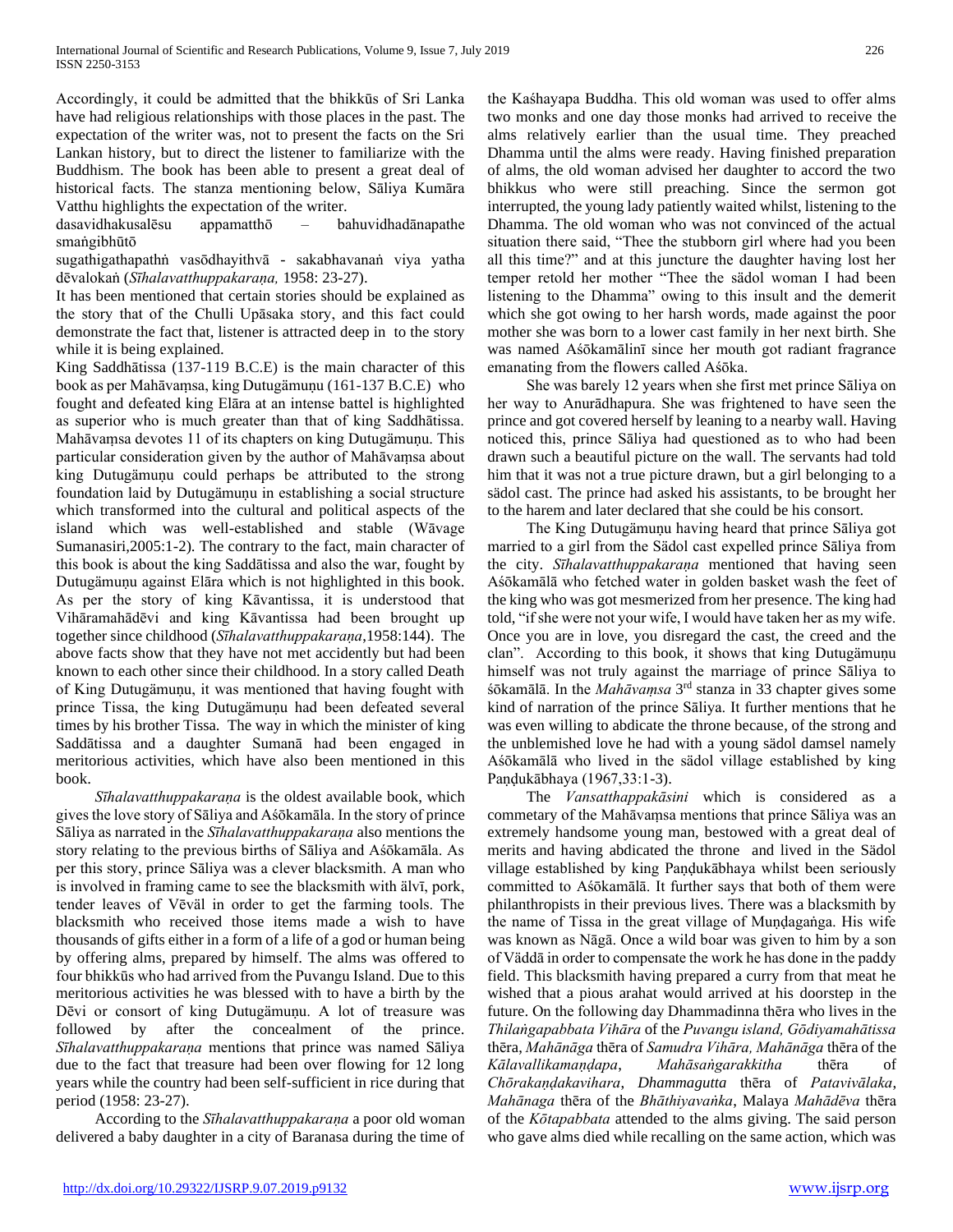meritorious enough to be born as a son of king Dutugämuṇu. This was happened to be a meritorious deed done throughout his life.

 In the meantime after the demise of the wife of above mentioned person born as the youngest among seven daughters of a senior carpenter of the village, situated at the Western entrance of the city of the Anurādhapura. Since gruel was had and it was scattered everywhere having returned after visiting the shrine the mother had asked "which slave woman had committed this?". Having heard the above words, the mother herself was blamed by the using exactly the similar words and due to this insult, it is said that Aśōkamālā was born to a lower cast. Having seen Aśōkamālā plucking Hōpalu flowers in the garden prince Saliya had accompanied her to his home (*Vaṅsatthappakāsini,* 2001:484- 485).

## III. THE ECONOMIC FACTORS

 Although *Mahāvaṃsa* talks less about king Saddātissa, *Sīhalavtthuppakaraṇa* fills this void. The story about king Saddatissa appears in the *Sīhalavatthuppakarana* gives an idea on the monetary transactions in ancient Sri Lanka. King Saddatissa wanted to offer an alms to the Saṅga with the money earned by the hard work. The king had left the palace without informing anybody and had met a villager on the way, where he says that he is a labourer who is paid on a daily basis (1958: 28). If this is accurate enough, it can be stipulated the fact that, at that time, there were people who were paid on a daily basis even by the 2<sup>nd</sup> century B.C.E in Sri Lanka. Further, the above story narrates that, the king had been provided with paddy as his wage. It could be understood that in the distance past, the monetary transactions and that of the exchange of goods had prevailed. The *Sīhalavatthuppakaraṇ*a further mentions that the wife of the king had taken juggery, Ghee and oil cakes by selling the paddy, received as the wage given to her husband (1958:29).

According to the story of Tissa the dress maker, king Saddatissa had donated dressmaker a house consisting of all the necessary items and goods, fifty thousand dresses and a village where treasure worth of thousand comes in to being (*Sīhalavattuppakaraṇa*,1958:3).

 Most of the stories, mentioned in the *Sīhalavattuppakaraṇa*  illustrates that monetary transactions was carried out by means of goods. As per the Harithala tissa's story of the same book, it is explained that the paddy of an amuṇa had been taken as the wage. An amuṇa is equal to 40 lāha and 4 pällers. While a Lāha being equal to 4 nälies. A näli is equal to 2 pounds (Gunawardana. R.A.L.H, 1979:64). Harithalatissa gives a quantity of paddy in one Amuna as the wage given to his wife and ask her to bring meat, fish, milk and Ghee (*Sīhalavattuppakaraṇa,* 1958: 5). King Mahāchūlimahātissa had also worked in sugar factory and received sugar as his wage and further he had taken steps to offer arms with the sugar given to him (*Mahāvaṃasa,* 1950, 34:1-6). In this respect king has received sugar as his wage. Likewise, it is understood that the payments had been done by means of goods.

The story about prince Sāliya of the *Sīhalavattuppakaraṇa* also speculates on sources, which are able to understand that methods of exchange of goods had been in practice in the process of monetary transactions. The story further says that a certain farmer had obtained the farming tools by exchanging rice, pork, tender leaves of Vēväl with a blacksmith (1958: 23).

 The labourers who had worked in expecting a wage have also been introduced by as bhäthaka (*Niddēsattakathā in Kāmsūtra nirdēśha varṇaṇā*, 2008:64). As per the story of the Mahānāga thēra king Saddhātissa had given money and goods for a villager (*Sīhalavattuppakaraṇa,* 1958:78). The hundred male and the female workers and villages had been given to the Haṅkāla by king Saddhātissa (*Sīhalavattuppakaraṇa,* 1958:81). *Mahāniddēsatthakathā* gives information on a cross sections of people who has become servants by the birth itself. As far as the *Mahāniddēsatthakathā* is taken in to account some of the people had lived as servants until their death nearly because of solid poverty (2008:237).

 Regarding the story of the Kuṅtha the goldsmith, king Saddāthissa has given gold for a goldsmith in order to get a golden plate made. Further, goldsmith had sold the same gold in order to have alcohol and at the end of the story, the king who was impressed by the goldsmith had donated him a village, a Janapada and money (*Sīhalavattuppakaraṇa,* 1958: 96). The reign of King Saddātissa's, having worked at night, a lady servant by the name of Chandrā had received a wage (*Sīhalavattuppakaraṇa,* 1958:131). It is mentioned that the king having been impressed by her, also given her in marriage to a solder where, a village and money had been given to him as a donation by the king himself (*Sīhalavattuppakaraṇa,* 1958:131). Likewise, it is clear that goods and money had been given as the wage in the second century B.C.E.

 In the story of the sixty monks of the *Sīhalavattuppakaraṇa* it is mentioned that a certain king and his consort had secretly left the palace and worked in a field as labourers. The king attended to the yielding of the harvest, the consort was engaged with the chopping paddy and for that received the wage (1958:126). Further, a story in the *Sīhalavattuppakaraṇa* narrates that a king had paid money for a minister who gave him security and protection (1958: 122). During the famine of Bäminithiya a certain women had travelled all over the towns with a massa looking for food (*Sīhalavattuppakaraṇa,* 1958:137).

 During the reign of king Saddātissa, a certain poor farmer mortgaged his daughter and gained eight kahavaṇu and with that money a land of 22 kiriya had been purchased, where the business making bricks had been started (*Sīhalavattuppakaraṇa,* 1958:108). A certain mother and a father having mortgaged their daughter received the 12 kahavaṇu (*Sīhalavattuppakaraṇa,* 1958: 125). When the famine occurred in the Jaffna peninsula, a daughter had been mortgaged by parents and received the forty kahavaṇu. The name of the daughter has been given in the text itself as Māthudēvikānāga. The above story further mentions that having signed a treaty with his master Māthudēvikānāga got the permission to work in the night and received the 60 kahavaṇu (*Sīhalavattuppakaraṇa,* 1958: 132). A man has sold the thousand worth of a gem at the time of the famine (*Sīhalavattuppakaraṇa,* 1958:105). Sivijāthaka of the *Dhammasaṅganippakaraṇa* mentions that even bōdhisatthva himself had the practice of offering alms daily to the monks (2008:66).

 *Sīhalavattuppakaraṇa* comments on a book called *Saṅuktamahāvagga*, which shows that it takes three dawn to go through this particular text. Likewise, it should be noted that *Saṅuktamahāvagga* had even been composed by this time. It is mentioned that a bhikku who was on board a ship had recited by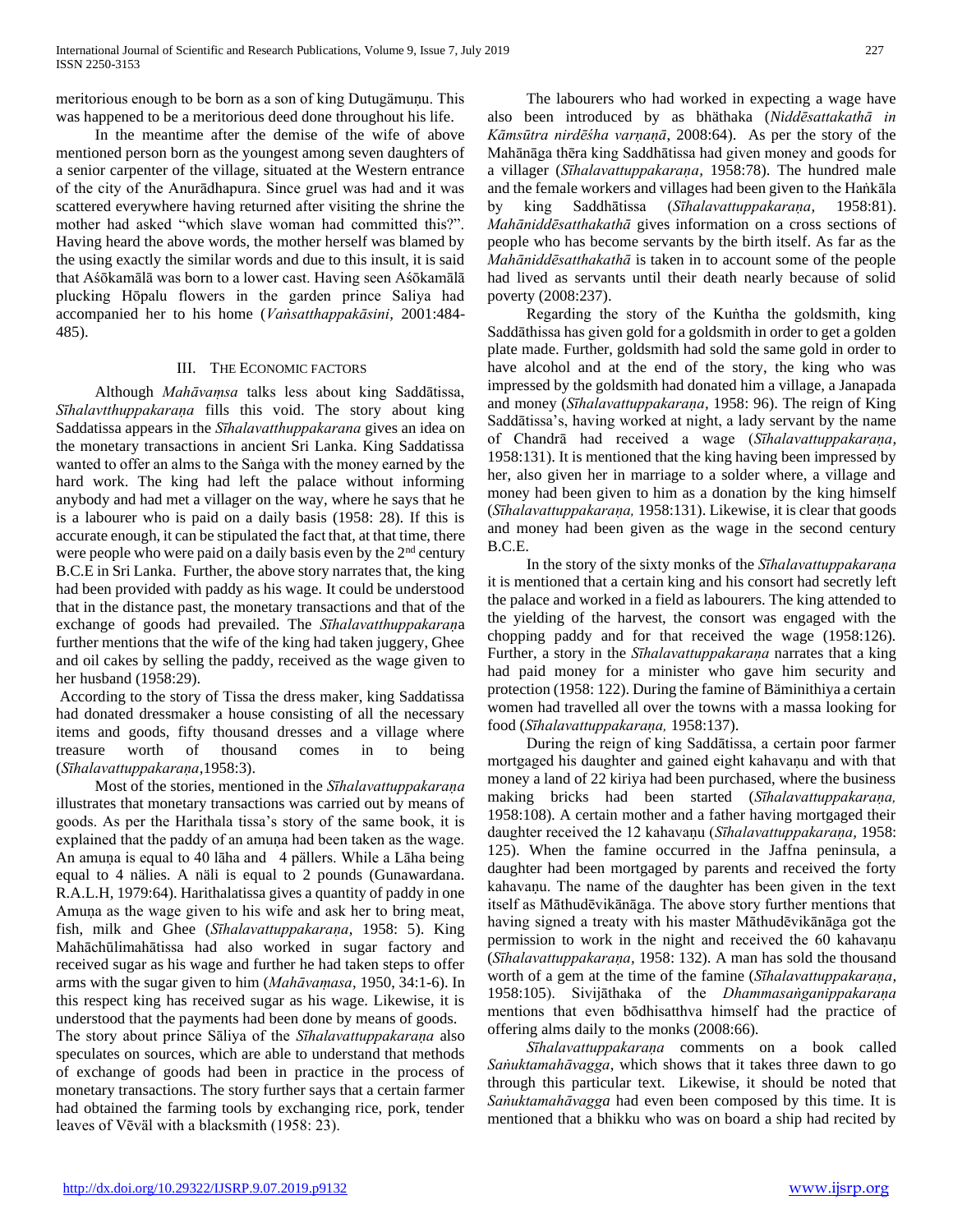## heart the caption of *Dhammsaṅganippakaraṇ*a (*Sīhalavattuppakaraṇa,* 1958: 150).

 As further *Sīhalavattuppakaraṇa* a Nāga king had fought over chair made of red sandal. The king Nāga of Nāgadīpa got married to a daughter of the Nāga of the sea. The Nāga king of the sea presented her daughter with a valuable chair made of red sandal as a dowry. Later on the father of the Nāga princess demised and the brother of the Nāga princess requested the sandal to him. As the request unheeded a war irrupted between both of them. The Nāgas of the land were determined to make the sea as the Nāga kingdom itself. It is mentioned in the *Sīhalavattuppakaraṇa,* seen this war the Lord Buddha had visited Nāgadīpa by air in order to disciplined the Nāgas.

 The story of the Mahānāga thēra convinces that the Bhikkūs were offered with alms, which included with meat and flesh. "You the dear daughter offer the Bhikkūs äl rice flesh and meat cooked with addition of gee" and it could be noted that meet had also been consumed by the bhikkūs. The story of Harithālatissa's describes that the alms consisting of Lunivila leaves prepared and offered to by Sumanā have been refused and thrown away in her presence itself (*Sīhalavattuppakaraṇa,* 1958: 4-8).

 During this particular period, there had been times where the Bhikkus visiting the Uttarāpatha in order to worship the sacred Bō tree. They having come to Anurādhapura from Ruhuṇa while being on board of a ship of Mahākoṇḍa got down Kāvēripatuna while gradually approaching towards to Uttrāpatha through the wood. Mahākoṇḍaya mentioned in this text could perhaps be the port of Mahātitha. Likewise, it is understood that the port Godavāya in Ruhuṇa at that time was not much significant. Several stories appearing in this book says that the bhikkus of the Puvangu Dīpa have arrived in Sri Lanka during the time at which the alms were daily offered. It can be speculated that this puvangu island as the Island of Puṅkuduthive or an area situated near by the reservoir Nāchchadūva.

 The names given to some places mentioned in the stories in the Surrattha Janapada are available in the *Sīhalavattuppakaraṇa*. Sahuthala area, Ālārabālapatthna, Pōrimāsi River, Koṇḍapūdi Vihāra, Chittago Vihāra, Mahānidi Parvata, Upasiṅga Vihāra, Achchimanthasēla Parvata, Vikkiṇṇa Nagara are the places surrounded by the Surattha janapada in Indian subcontinent. Though Rev. Polvatthe Buddhadatha who translated this book into Sinhala sent a letter to Professor P.V Bapath the head of the department of Buddhist studies of the Delhi University in order to ascertain the authenticity of the name of those places mentioned, it is apparent that a reliable reply has not been received. If the authenticity of the name of those places can be proven, the reliability, pertaining to the facts given in this book could easily be highlighted. The story of lay devotee of Mahādēva commenced on a situation where the people of Sri Lanka been on board of a ship had sailed Suvarnabōmi (the land of gold) in order to bring the gold back home (*Sīhalavattuppakaraṇa,* 1958:81-84).

### IV. THE SOCIAL FACTORS

 The book depicted a picture on the social status of Ancient Sri Lanka. The story of Haritāla Tissa mentions when a daughter was given in marriage, a näli of rice, pot with a lid, mortar and pistol, and a plate to eat the rice had given as the dowry

(*Sīhalavattuppakaraṇa,* 1958:4). This exemplify the society that existed with the less requirement.

It is understood that kahavanu and half of it had been in the usage. There had also been occasions where kahavanu been offered having sold the hair. This particular book is one of the classic examples, which narrates as to how, the people of Sri Lanka faced with famine Brahamanatīya. It is mentioned in the story of Bandagrika Tissa it is clear that the parents, friends, the people who had been known also perished, and the people had traveled to the up country looking for food during the time of famine Brahman Tīya (*Sīhalavattuppakaraṇa,* 1958, 102-106). The Story of Sumanā bālika stipulates on a time where young woman, offering her only a dress to a bhikku and later been attired in poththiya, made of leaves.

Piṅdapāta viśhuddhi narrates a story, which gives information on a husband, and a wife had mortgaged their daughter for twelve kahavaṇu. This clearly shows that the children were mortgaged at a time of critical situations such as famine. According to this particular book, it is clear that the famine had lasted for about 12 years. The weaving, pottery, making of musical instruments and jewellery could be introduced as the industries prevailed at that time.

### V. CONCLUSION

 As far as the above facts are taken in to account, it is understood that this book, demonstrates the historical, social, economic and cultural aspects of ancient Sri Lanka, while giving a considerable contribution to the restoration of the Sri Lankan history as well.

### REFERENCES

- [1] *Dhammsanganippakara***ṇ***a (Attas***ā***lini),* (in Sinhala) (2008), tran. S.P. Velagedara, Buddhist Cultural Centre, Dehiwala.
- [2] *The Dīpavaṃsa,* (1992), H. Oldernberg., Asian Education Services, New Delhi, Madras.
- [3] *D***ī***pava***ṃ***sa* (in Sinhala), (1959), Kirellē thera, M.D Gunasēna, Colombo, Sri Lanka.
- [4] *Ephigraphia Indica* (1983) Hirananda Sastri (edit.), Archaeological Survey of India.
- [5] *The Mahāvaṃsa or the Great Chronicle of Ceylon,* (1950), W. Geiger., Ceylon Government Information Department, Colombo.
- [6] The Mahāvaṃsa the Great Chronicle of Ceylon, (1912), (trans.), W. Geiger, Oxford.
- [7] *Mah***ā***va***ṃ***sa in Sinhala I &II,* (1967), Sri Sumangala thera and Batuwantudāve Dēvarakshita Pandi, Ratnākara book shop, Colombo.
- [8] *Niddesattakath***ā** *(Saddammajotika),* (in Sinhala) (2008), trans. Indraratna thera Hattotuve, Buddhist Cultural Centre, Dehiwala.
- [9] *Sīhalavattuppakaraṇaṁ* (in Pali) (1959) Buddhadatta thera Polvattē, Anulā press, Maradana, Sri Lanka.
- [10] *Sīhalavattuppakaraṇaṁ (Ithā päraṇi Sinhala Baṇakathā* (in Sinhala) (1958) Buddhadatta thera Polvattē, Anulā press, Maradana, Sri Lanka.
- [11] *Sīhalavattuppakaraṇaṁ (Ithā päraṇi Sinhala Baṇakathā* (in Sinhala) (2014) Buddhadatta thera Polvattē, Buddhist Cultural Centre, Dehivala, Sri Lanka.
- [12] *Vansattappak***ā***sini, (2001),* Akuratiye Amaravaṃsa & Hemachandra Disanāyaka, S. Godage publishers, Colombo 10, Sri Lanka.

(Secondary Sources)

[13] Carr Edwar Hallett (1962), *What is History*, London Macmillian, Co. Ltd.